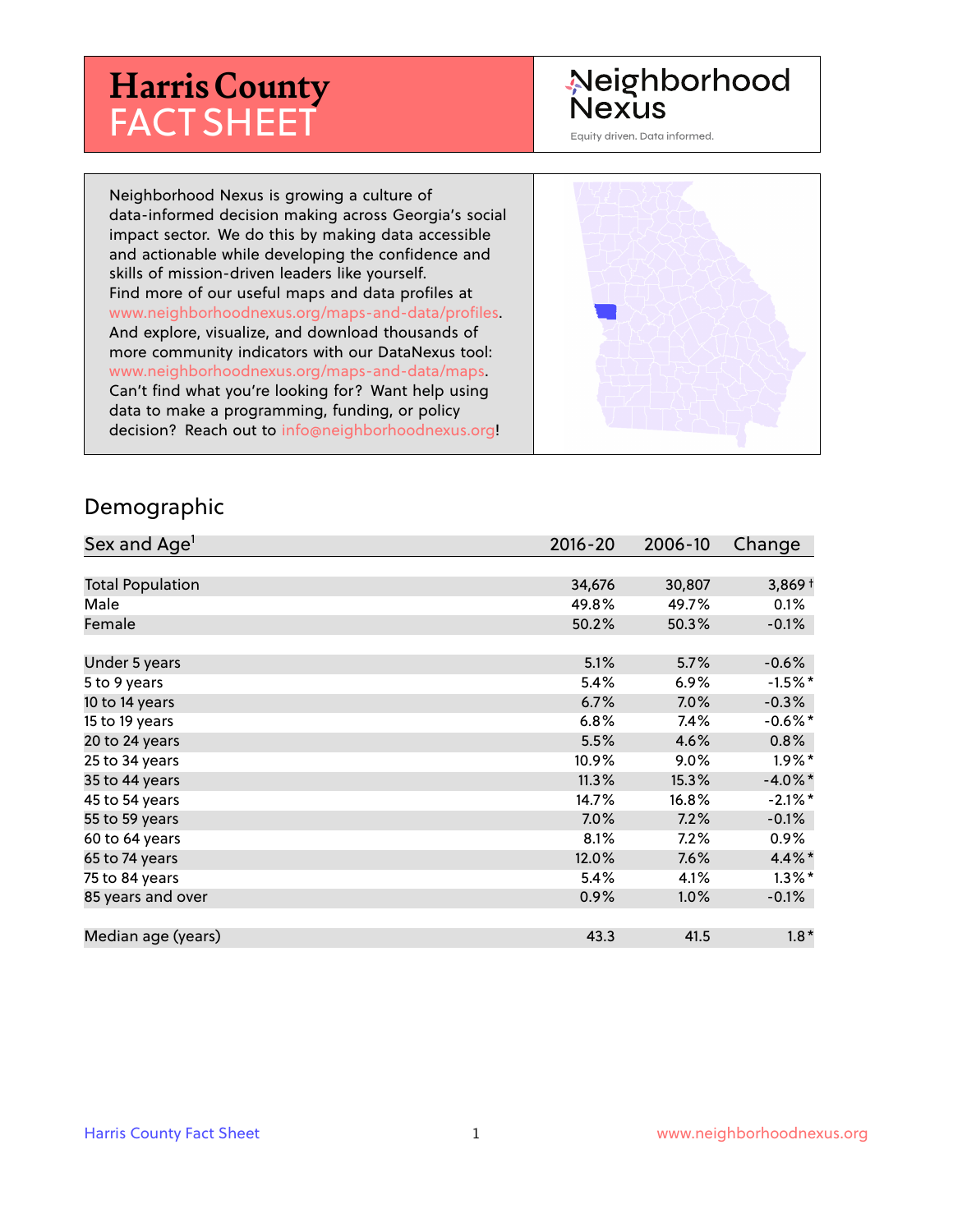## Demographic, continued...

| Race <sup>2</sup>                                   | $2016 - 20$ | 2006-10 | Change     |
|-----------------------------------------------------|-------------|---------|------------|
| <b>Total population</b>                             | 34,676      | 30,807  | $3,869+$   |
| One race                                            | 96.9%       | 98.8%   | $-1.8\%$ * |
| White                                               | 79.2%       | 78.5%   | 0.7%       |
| <b>Black or African American</b>                    | 16.0%       | 17.6%   | $-1.6\%$ * |
| American Indian and Alaska Native                   | 0.1%        | 0.2%    | $-0.1%$    |
| Asian                                               | 0.7%        | $1.0\%$ | $-0.3\%$ * |
| Native Hawaiian and Other Pacific Islander          | 0.0%        | 0.0%    | 0.0%       |
| Some other race                                     | 1.0%        | 1.5%    | $-0.5%$    |
| Two or more races                                   | 3.1%        | 1.2%    | $1.8\%$ *  |
| Race alone or in combination with other race(s) $3$ | $2016 - 20$ | 2006-10 | Change     |
| Total population                                    | 34,676      | 30,807  | $3,869+$   |
| White                                               | 82.0%       | 79.5%   | $2.5%$ *   |
| <b>Black or African American</b>                    | 17.3%       | 17.9%   | $-0.6\%$ * |
| American Indian and Alaska Native                   | 0.8%        | 0.8%    | 0.1%       |
| Asian                                               | 1.8%        | 1.1%    | $0.6\%$ *  |
| Native Hawaiian and Other Pacific Islander          | 0.0%        | 0.0%    | 0.0%       |
| Some other race                                     | 1.2%        | 2.0%    | $-0.8%$    |
| Hispanic or Latino and Race <sup>4</sup>            | $2016 - 20$ | 2006-10 | Change     |
| Total population                                    | 34,676      | 30,807  | $3,869+$   |
| Hispanic or Latino (of any race)                    | 3.8%        | 2.7%    | $1.1%$ †   |
| Not Hispanic or Latino                              | 96.2%       | 97.3%   | $-1.1%$ +  |
| White alone                                         | 76.5%       | 77.1%   | $-0.6%$    |
| Black or African American alone                     | 16.0%       | 17.5%   | $-1.5%$ *  |
| American Indian and Alaska Native alone             | 0.1%        | 0.2%    | $-0.1%$    |
| Asian alone                                         | 0.6%        | 1.0%    | $-0.4\%$ * |
| Native Hawaiian and Other Pacific Islander alone    | 0.0%        | 0.0%    | 0.0%       |
| Some other race alone                               | 0.0%        | 0.3%    | $-0.3%$    |
| Two or more races                                   | 3.0%        | 1.2%    | $1.8\%$ *  |
| U.S. Citizenship Status <sup>5</sup>                | $2016 - 20$ | 2006-10 | Change     |
| Foreign-born population                             | 644         | 763     | $-119$     |
| Naturalized U.S. citizen                            | 63.0%       | 75.6%   | $-12.6%$   |
| Not a U.S. citizen                                  | 37.0%       | 24.4%   | 12.6%*     |
| Citizen, Voting Age Population <sup>6</sup>         | $2016 - 20$ | 2006-10 | Change     |
|                                                     |             |         |            |
| Citizen, 18 and over population                     | 27,016      | 23,056  | 3,960*     |
| Male                                                | 49.6%       | 49.0%   | 0.6%       |
| Female                                              | 50.4%       | 51.0%   | $-0.6%$    |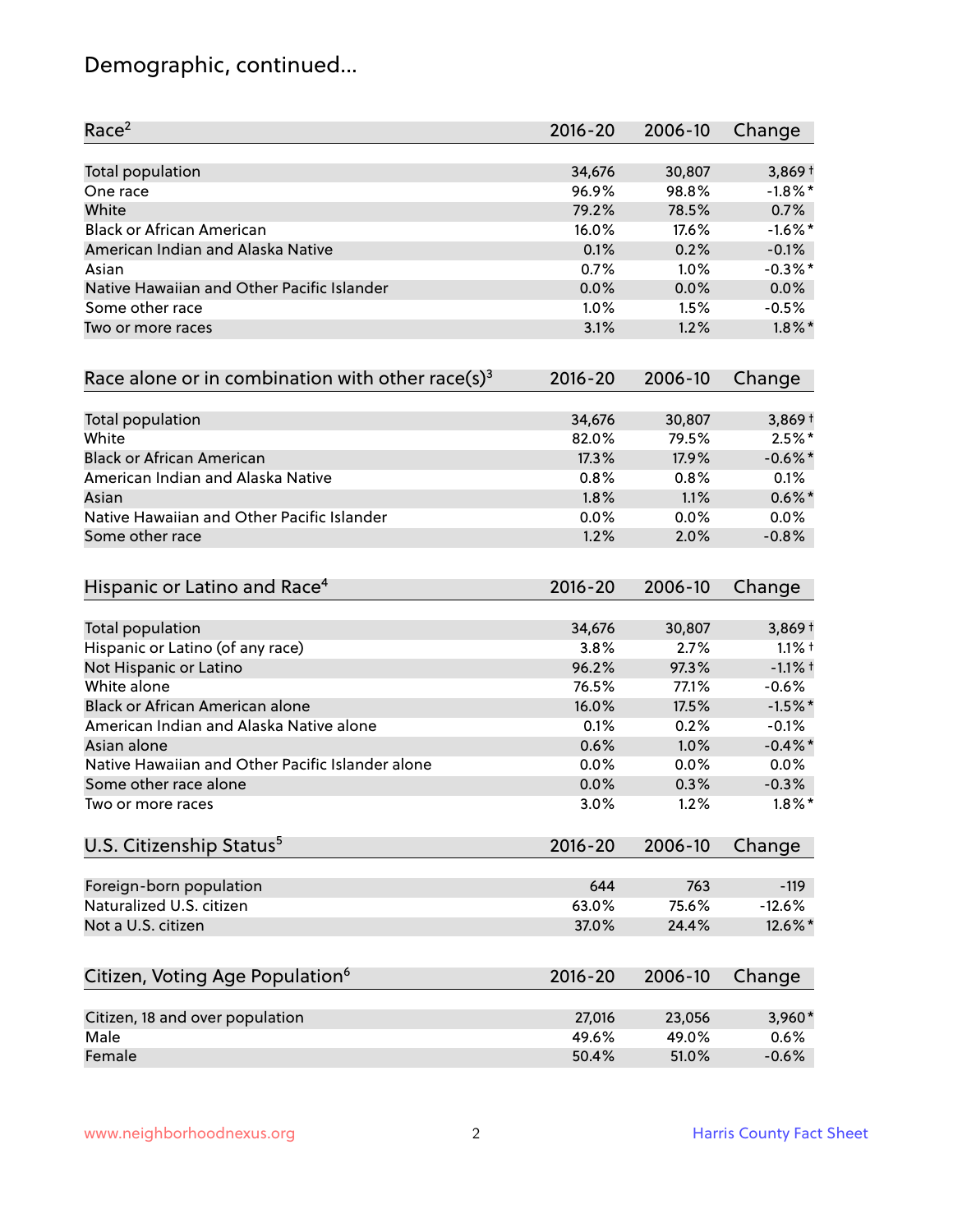#### Economic

| Income <sup>7</sup>                                 | 2016-20 | 2006-10 | Change     |
|-----------------------------------------------------|---------|---------|------------|
|                                                     |         |         |            |
| All households                                      | 12,429  | 11,056  | $1,373*$   |
| Less than \$10,000                                  | 3.6%    | 4.9%    | $-1.4%$    |
| \$10,000 to \$14,999                                | 1.6%    | 5.1%    | $-3.4\%$ * |
| \$15,000 to \$24,999                                | 5.5%    | 8.8%    | $-3.3\%$ * |
| \$25,000 to \$34,999                                | 8.0%    | 7.1%    | 0.9%       |
| \$35,000 to \$49,999                                | 9.5%    | 10.7%   | $-1.3%$    |
| \$50,000 to \$74,999                                | 19.0%   | 20.5%   | $-1.5%$    |
| \$75,000 to \$99,999                                | 13.9%   | 18.3%   | $-4.3\%$ * |
| \$100,000 to \$149,999                              | 21.0%   | 13.5%   | $7.5\%$ *  |
| \$150,000 to \$199,999                              | 9.4%    | 6.0%    | $3.4\%$ *  |
| \$200,000 or more                                   | 8.5%    | 5.1%    | $3.4\%$ *  |
| Median household income (dollars)                   | 79,860  | 67,018  | 12,842*    |
| Mean household income (dollars)                     | 103,532 | 84,697  | 18,835*    |
| With earnings                                       | 76.1%   | 80.2%   | $-4.1%$ *  |
| Mean earnings (dollars)                             | 98,257  | 84,919  | 13,338*    |
| <b>With Social Security</b>                         | 35.4%   | 29.6%   | $5.8\%$ *  |
| Mean Social Security income (dollars)               | 21,877  | 16,127  | 5,750*     |
| With retirement income                              | 27.5%   | 24.6%   | $2.9\%*$   |
| Mean retirement income (dollars)                    | 33,707  | 22,577  | $11,130*$  |
| With Supplemental Security Income                   | 3.5%    | 2.7%    | 0.8%       |
| Mean Supplemental Security Income (dollars)         | 10,622  | 7,002   | $3,620*$   |
| With cash public assistance income                  | 0.6%    | 1.5%    | $-0.9%$    |
| Mean cash public assistance income (dollars)        | 994     | 2,866   | $-1,871*$  |
| With Food Stamp/SNAP benefits in the past 12 months | 7.5%    | 5.7%    | 1.8%       |
|                                                     |         |         |            |
| Families                                            | 9,948   | 8,837   | $1,111*$   |
| Less than \$10,000                                  | 2.9%    | 2.1%    | 0.8%       |
| \$10,000 to \$14,999                                | 0.5%    | 2.3%    | $-1.9%$ *  |
| \$15,000 to \$24,999                                | 3.1%    | 7.0%    | $-3.9\%$ * |
| \$25,000 to \$34,999                                | 7.1%    | 6.3%    | 0.8%       |
| \$35,000 to \$49,999                                | 9.4%    | 10.9%   | $-1.5%$    |
| \$50,000 to \$74,999                                | 16.1%   | 22.0%   | $-5.9\%$ * |
| \$75,000 to \$99,999                                | 15.3%   | 20.8%   | $-5.4\%$ * |
| \$100,000 to \$149,999                              | 24.6%   | 15.4%   | $9.2%$ *   |
| \$150,000 to \$199,999                              | 11.1%   | 7.3%    | $3.8\%$ *  |
| \$200,000 or more                                   | 10.0%   | 6.0%    | 4.0%*      |
| Median family income (dollars)                      | 91,771  | 74,457  | 17,314*    |
| Mean family income (dollars)                        | 115,223 | 95,005  | 20,218*    |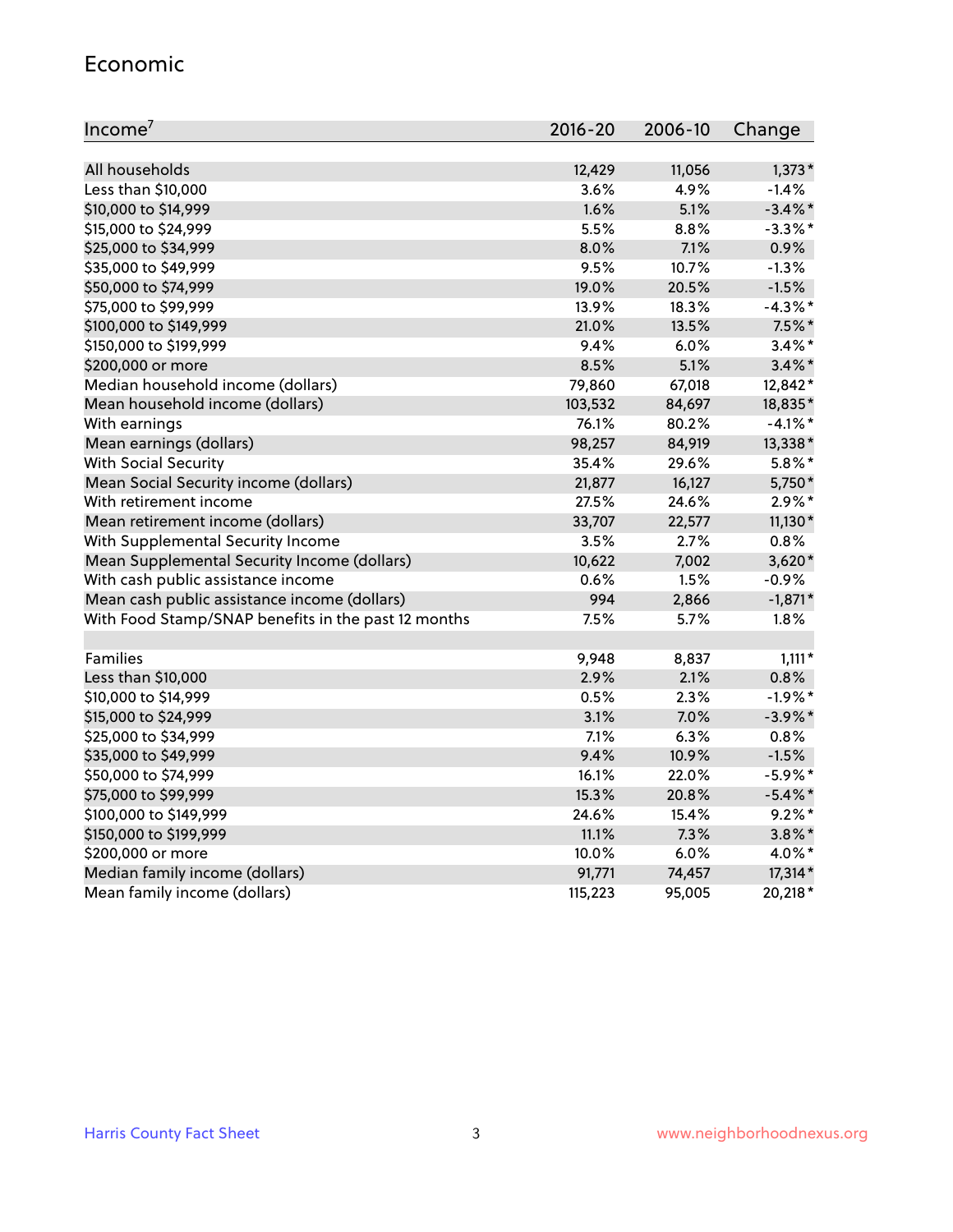#### Economic, continued...

| Income, continued <sup>8</sup>                           | 2016-20 | 2006-10 | Change      |
|----------------------------------------------------------|---------|---------|-------------|
|                                                          |         |         |             |
| Nonfamily households                                     | 2,481   | 2,219   | 262         |
| Median nonfamily income (dollars)                        | 45,165  | 26,319  | 18,846*     |
| Mean nonfamily income (dollars)                          | 49,988  | 40,809  | $9,179*$    |
|                                                          |         |         |             |
| Median earnings for workers (dollars)                    | 40,838  | 35,163  | 5,675*      |
| Median earnings for male full-time, year-round workers   | 57,212  | 49,844  | 7,368*      |
| (dollars)                                                |         |         |             |
| Median earnings for female full-time, year-round workers | 47,409  | 37,103  | 10,306*     |
| (dollars)                                                |         |         |             |
|                                                          |         |         |             |
| Per capita income (dollars)                              | 37,882  | 31,073  | $6,809*$    |
|                                                          |         |         |             |
| Families and People Below Poverty Level <sup>9</sup>     | 2016-20 | 2006-10 | Change      |
|                                                          |         |         |             |
| <b>All families</b>                                      | 4.5%    | 6.0%    | $-1.5%$     |
| With related children under 18 years                     | 8.3%    | 10.7%   | $-2.4%$     |
| With related children under 5 years only                 | 18.6%   | 17.2%   | 1.4%        |
| Married couple families                                  | 1.7%    | 2.5%    | $-0.8%$     |
| With related children under 18 years                     | 2.8%    | 3.6%    | $-0.9%$     |
| With related children under 5 years only                 | 0.0%    | 10.7%   | $-10.7%$    |
| Families with female householder, no husband present     | 25.5%   | 31.7%   | $-6.2%$     |
| With related children under 18 years                     | 39.7%   | 44.2%   | $-4.4%$     |
| With related children under 5 years only                 | 80.4%   | 100.0%  | $-19.6%$    |
|                                                          |         |         |             |
| All people                                               | 5.8%    | 9.0%    | $-3.3\%$ *  |
| Under 18 years                                           | 8.5%    | 9.3%    | $-0.7%$     |
| Related children under 18 years                          | 8.5%    | 9.1%    | $-0.6%$     |
| Related children under 5 years                           | 13.2%   | 8.8%    | 4.4%        |
| Related children 5 to 17 years                           | 7.1%    | 9.2%    | $-2.1%$     |
| 18 years and over                                        | 5.0%    | 9.0%    | $-4.0\%$ *  |
| 18 to 64 years                                           | 5.3%    | 8.6%    | $-3.3\%$ *  |
| 65 years and over                                        | 3.9%    | 10.5%   | $-6.7\%$ *  |
| People in families                                       | 4.7%    | 6.6%    | $-1.9%$     |
| Unrelated individuals 15 years and over                  | 15.9%   | 29.7%   | $-13.8\%$ * |
|                                                          |         |         |             |
| Non-Hispanic white people                                | 5.1%    | 6.8%    | $-1.8%$     |
| Black or African-American people                         | 8.9%    | 16.5%   | $-7.7%$ *   |
| Asian people                                             | 4.4%    | 65.6%   | $-61.2%$    |
| Hispanic or Latino people                                | 9.1%    | 1.0%    | $8.1\%$ *   |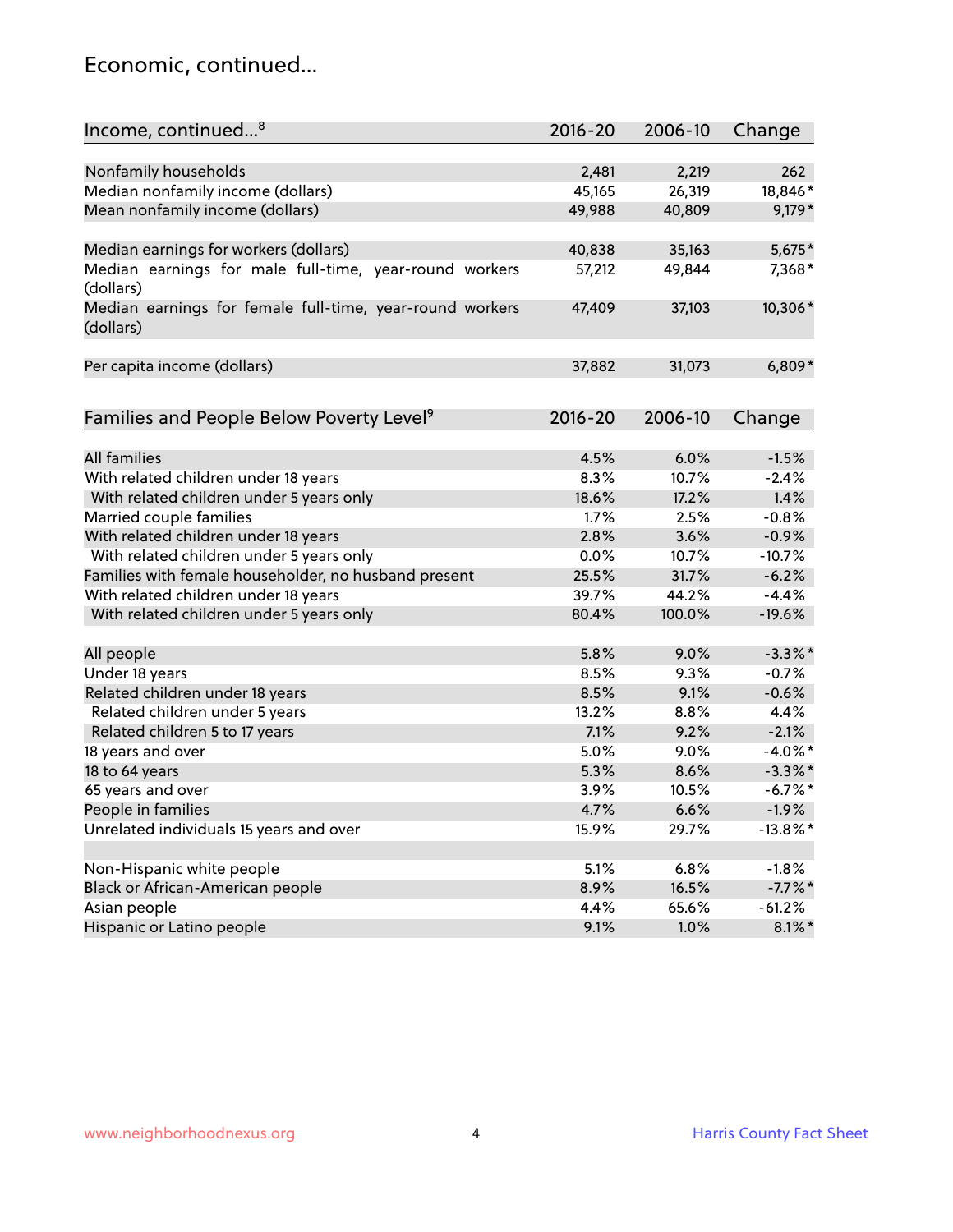## Employment

| Employment Status <sup>10</sup>                                                                          | 2010           | 2020           | Change           |
|----------------------------------------------------------------------------------------------------------|----------------|----------------|------------------|
| In Labor Force                                                                                           | 16,527         | 16,415         | 16,415           |
| <b>Unemployment Rate</b>                                                                                 | 4.6%           | 7.7%           | $-3.1%$          |
| Industry <sup>11</sup>                                                                                   | $2016 - 20$    | 2006-10        | Change           |
|                                                                                                          |                |                |                  |
| Civilian employed population 16 years and over<br>Agriculture, forestry, fishing and hunting, and mining | 15,853<br>1.0% | 14,259<br>0.7% | $1,594*$<br>0.2% |
| Construction                                                                                             | 7.6%           | 8.2%           | $-0.6%$          |
| Manufacturing                                                                                            | 10.7%          | 10.1%          | 0.6%             |
| Wholesale trade                                                                                          | 2.9%           | 2.4%           | 0.5%             |
| Retail trade                                                                                             | 8.1%           | 10.9%          | $-2.8\%$ *       |
| Transportation and warehousing, and utilities                                                            | 4.6%           | 2.6%           | $2.1\%$ *        |
| Information                                                                                              | 2.5%           | 2.3%           | 0.2%             |
| Finance and insurance, and real estate and rental and leasing                                            | 11.1%          | 11.3%          | $-0.2%$          |
| Professional, scientific, and management, and administrative<br>and waste management services            | 10.4%          | 8.3%           | 2.1%             |
| Educational services, and health care and social assistance                                              | 23.2%          | 26.3%          | $-3.1%$          |
| Arts, entertainment, and recreation, and accommodation and<br>food services                              | 7.6%           | 6.7%           | 0.9%             |
| Other services, except public administration                                                             | 4.9%           | 5.4%           | $-0.6%$          |
| Public administration                                                                                    | 5.5%           | 5.0%           | 0.6%             |
| Occupation <sup>12</sup>                                                                                 | $2016 - 20$    | 2006-10        | Change           |
|                                                                                                          |                |                |                  |
| Civilian employed population 16 years and over                                                           | 15,853         | 14,259         | 1,594*           |
| Management, business, science, and arts occupations                                                      | 40.7%          | 43.5%          | $-2.8%$          |
| Service occupations                                                                                      | 12.4%          | 11.6%          | 0.8%             |
| Sales and office occupations                                                                             | 23.6%          | 26.6%          | $-3.0%$          |
| Natural<br>construction,<br>and<br>resources,<br>maintenance<br>occupations                              | 10.3%          | 9.7%           | 0.6%             |
| Production, transportation, and material moving occupations                                              | 13.0%          | 8.7%           | $4.3\%$ *        |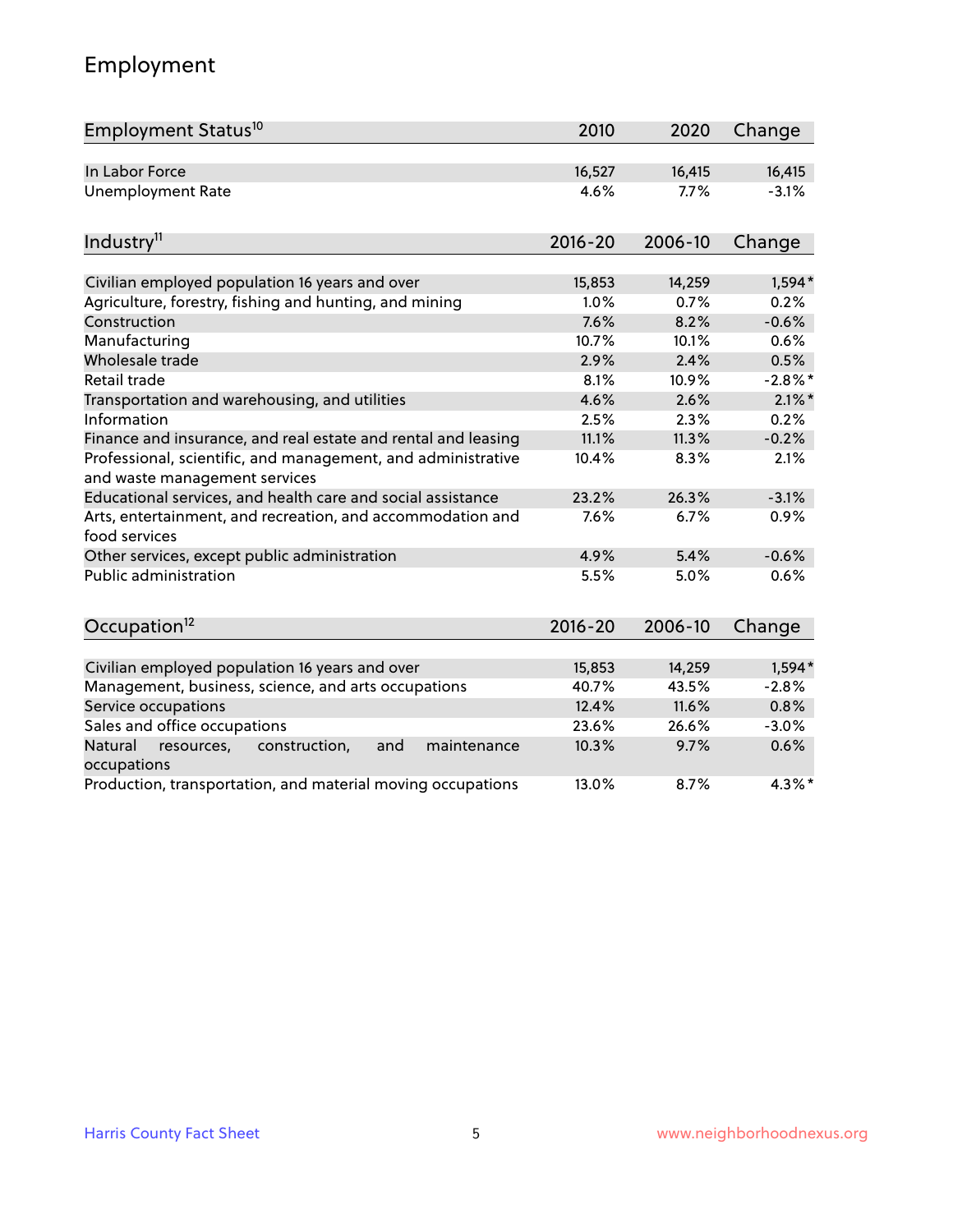## Employment, continued...

| Class of Worker <sup>13</sup>                                   | $2016 - 20$    | 2006-10        | Change            |
|-----------------------------------------------------------------|----------------|----------------|-------------------|
| Civilian employed population 16 years and over                  | 15,853         | 14,259         | $1,594*$          |
| Private wage and salary workers                                 | 75.9%          | 75.3%          | 0.6%              |
| Government workers                                              | 17.6%          | 18.4%          | $-0.8%$           |
| Self-employed in own not incorporated business workers          | 6.3%           | 6.2%           | 0.1%              |
| Unpaid family workers                                           | 0.2%           | 0.2%           | 0.1%              |
| Job Flows <sup>14</sup>                                         | 2019           | 2010           | Change            |
|                                                                 |                |                |                   |
| Total Jobs in county                                            | 5,844          | 4,308          | 1,536             |
| Held by residents of county                                     | 30.4%          | 42.3%          | $-11.9%$          |
| Held by non-residents of county                                 | 69.6%          | 57.7%          | 11.9%             |
| Jobs by Industry Sector <sup>15</sup>                           | 2019           | 2010           | Change            |
| Total Jobs in county                                            | 5,844          | 4,308          | 1,536             |
| Goods Producing sectors                                         | 32.4%          | 23.7%          | 8.7%              |
| Trade, Transportation, and Utilities sectors                    | 15.6%          | 13.6%          | 2.0%              |
| All Other Services sectors                                      | 52.1%          | 62.8%          | $-10.7%$          |
|                                                                 |                |                |                   |
| Total Jobs in county held by county residents                   | 1,777          | 1,823          | $-46$             |
| <b>Goods Producing sectors</b>                                  | 16.3%          | 13.5%          | 2.8%              |
| Trade, Transportation, and Utilities sectors                    | 12.8%          | 13.3%          | $-0.6%$           |
| All Other Services sectors                                      | 70.9%          | 73.2%          | $-2.3%$           |
| Jobs by Earnings <sup>16</sup>                                  | 2019           | 2010           | Change            |
|                                                                 |                |                |                   |
| Total Jobs in county<br>Jobs with earnings \$1250/month or less | 5,844<br>26.5% | 4,308<br>36.6% | 1,536<br>$-10.1%$ |
| Jobs with earnings \$1251/month to \$3333/month                 | 46.1%          | 44.5%          | 1.6%              |
|                                                                 |                |                |                   |
| Jobs with earnings greater than \$3333/month                    | 27.4%          | 18.9%          | 8.5%              |
| Total Jobs in county held by county residents                   | 1,777          | 1,823          | -46               |
| Jobs with earnings \$1250/month or less                         | 35.5%          | 39.9%          | $-4.4%$           |
| Jobs with earnings \$1251/month to \$3333/month                 | 37.3%          | 41.6%          | $-4.3\%$          |
| Jobs with earnings greater than \$3333/month                    | 27.2%          | 18.5%          | 8.7%              |
|                                                                 |                |                |                   |
| Jobs by Age of Worker <sup>17</sup>                             | 2019           | 2010           | Change            |
| Total Jobs in county                                            | 5,844          | 4,308          | 1,536             |
| Jobs with workers age 29 or younger                             | 20.6%          | 20.9%          | $-0.3%$           |
| Jobs with workers age 30 to 54                                  | 55.3%          | 56.0%          | $-0.7%$           |
| Jobs with workers age 55 or older                               | 24.1%          | 23.1%          | 1.0%              |
|                                                                 |                |                |                   |
| Total Jobs in county held by county residents                   | 1,777          | 1,823          | -46               |
| Jobs with workers age 29 or younger                             | 20.4%          | 16.5%          | 4.0%              |
| Jobs with workers age 30 to 54                                  | 50.6%          | 55.8%          | $-5.2%$           |
| Jobs with workers age 55 or older                               | 29.0%          | 27.8%          | 1.2%              |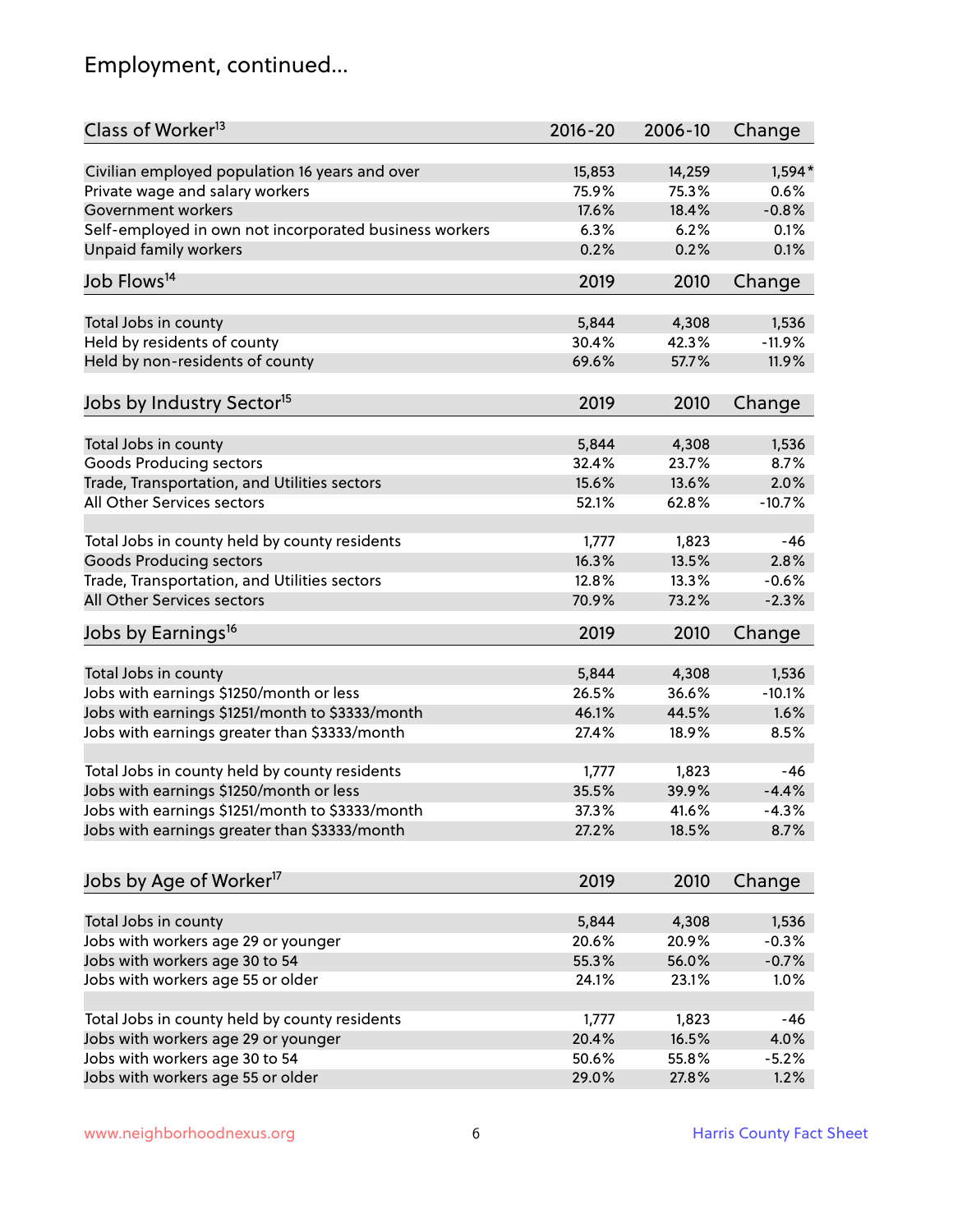#### Education

| Early Learning <sup>18</sup>                        |             |         | 2022       |
|-----------------------------------------------------|-------------|---------|------------|
| Licensed Capacity of Early Learning Centers         |             |         | 418        |
| Licenced capacity per 1,000 children ages 0-4       |             |         | 237.4      |
| School Enrollment <sup>19</sup>                     | 2022        | 2010    | Change     |
|                                                     |             |         |            |
| <b>Enrolled in Public School</b>                    | 5,489       | 4,891   | 598        |
| White                                               | 73.0%       | 74.1%   | $-1.1%$    |
| <b>Black or African-American</b>                    | 13.6%       | 17.9%   | $-4.4%$    |
| Asian                                               | 0.6%        | 0.7%    | $-0.1%$    |
| Native American                                     | 0.3%        | 0.0%    | 0.3%       |
| Pacific Islander                                    | 0.1%        | 0.0%    | 0.0%       |
| <b>Biracial or Multi-Racial</b>                     | 5.4%        | 3.4%    | 2.1%       |
| Hispanic or Latino                                  | 7.0%        | 3.5%    | 3.5%       |
| Georgia Milestones: 3rd Grade Reading <sup>20</sup> |             |         | 2019       |
| <b>Number of Students Tested</b>                    |             |         |            |
|                                                     |             |         | 377        |
| Proficient or Distinguished                         |             |         | 60.5%      |
| Georgia Milestones: 8th Grade Math <sup>21</sup>    |             |         | 2019       |
| <b>Number of Students Tested</b>                    |             |         | 421        |
| Proficient or Distinguished                         |             |         | 57.0%      |
| Graduation Rates <sup>22</sup>                      | 2021        | 2012    | Change     |
|                                                     |             |         |            |
| Cohort                                              | 444         | 400     | 44         |
| <b>High School Graduation Rate</b>                  | 92.1%       | 86.3%   | 5.9%       |
| Educational Attainment <sup>23</sup>                | $2016 - 20$ | 2006-10 | Change     |
| Population 25 years and over                        | 24,441      | 21,052  | 3,389*     |
| Less than 9th grade                                 | 1.6%        | 4.4%    | $-2.8\%$ * |
| 9th to 12th grade, no diploma                       | 4.8%        | 7.1%    | $-2.3\%$ * |
| High school graduate (includes equivalency)         | 25.9%       | 30.6%   | $-4.7\%$ * |
| Some college, no degree                             | 24.9%       | 22.2%   | 2.6%       |
| Associate's degree                                  | 10.5%       | 8.2%    | $2.3\%*$   |
| Bachelor's degree                                   | 18.7%       | 16.7%   | $1.9\%$    |
| Graduate or professional degree                     | 13.8%       | 10.7%   |            |
|                                                     |             |         | $3.0\%$ *  |
| Percent high school graduate or higher              | 93.6%       | 88.5%   | 5.1%       |
| Percent bachelor's degree or higher                 | 32.4%       | 27.4%   | $5.0\%$ *  |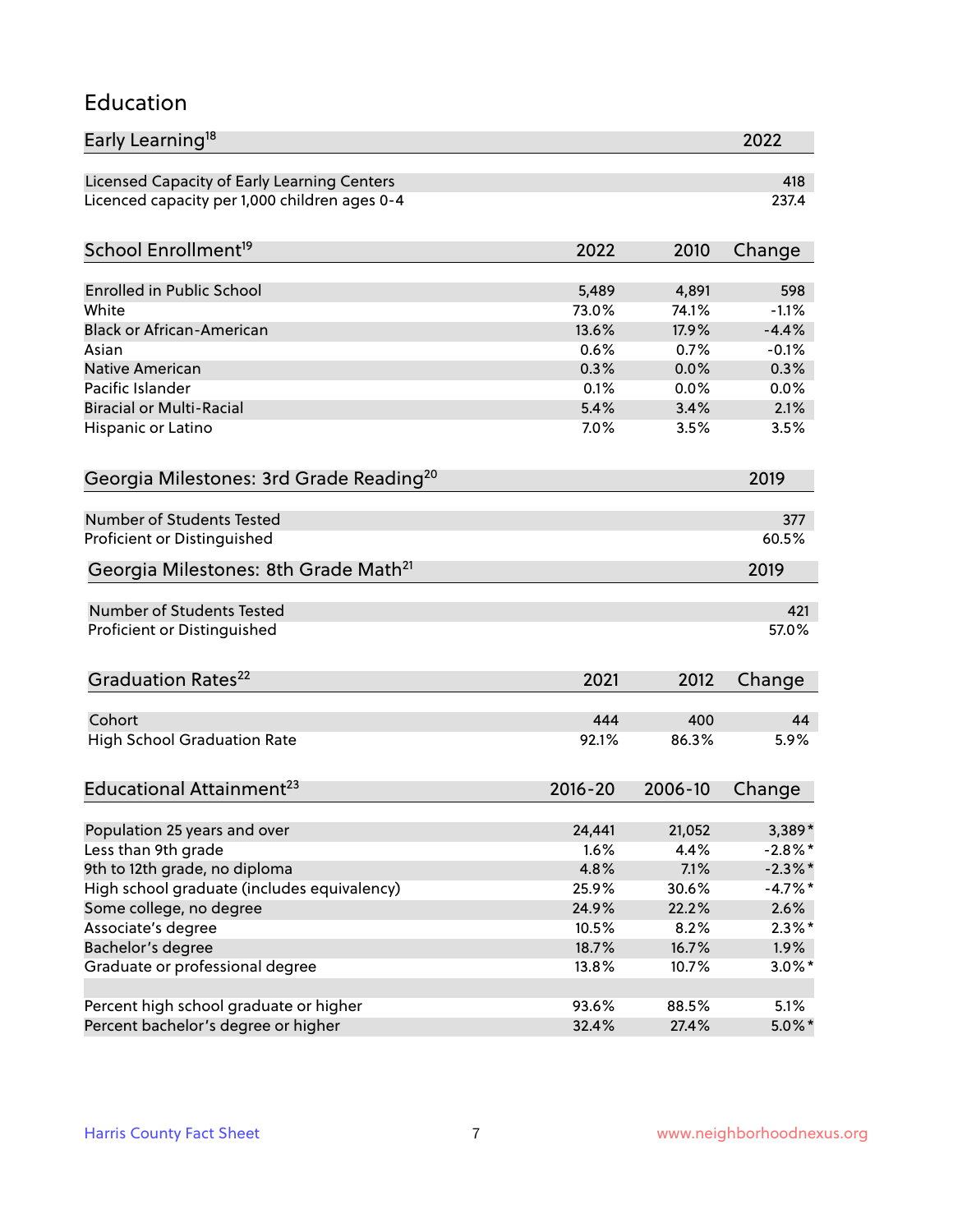#### Housing

| Households by Type <sup>24</sup>                     | 2016-20      | 2006-10      | Change                |
|------------------------------------------------------|--------------|--------------|-----------------------|
|                                                      |              |              |                       |
| <b>Total households</b>                              | 12,429       | 11,056       | $1,373*$              |
| Family households (families)                         | 80.0%        | 79.9%        | 0.1%                  |
| With own children under 18 years                     | 30.4%        | 30.9%        | $-0.5%$               |
| Married-couple family                                | 68.3%        | 67.4%        | 0.8%                  |
| With own children of the householder under 18 years  | 25.6%        | 25.2%        | 0.3%                  |
| Male householder, no wife present, family            | 3.3%         | 3.6%         | $-0.2%$               |
| With own children of the householder under 18 years  | 1.3%         | 1.8%         | $-0.5%$               |
| Female householder, no husband present, family       | 8.4%         | 8.9%         | $-0.5%$               |
| With own children of the householder under 18 years  | 3.5%         | 3.9%         | $-0.3%$               |
| Nonfamily households                                 | 20.0%        | 20.1%        | $-0.1%$               |
| Householder living alone                             | 18.6%        | 18.2%        | 0.4%                  |
| 65 years and over                                    | 8.6%         | 7.0%         | 1.6%                  |
|                                                      |              |              |                       |
| Households with one or more people under 18 years    | 35.0%        | 34.7%        | 0.3%                  |
| Households with one or more people 65 years and over | 34.1%        | 25.9%        | $8.2\%$ *             |
| Average household size                               | 2.74         | 2.72         | 0.02                  |
| Average family size                                  | 3.10         | 3.06         | 0.03                  |
|                                                      |              |              |                       |
| Housing Occupancy <sup>25</sup>                      | 2016-20      | 2006-10      | Change                |
|                                                      |              |              |                       |
| Total housing units                                  | 14,336       | 13,125       | $1,211*$              |
| Occupied housing units                               | 86.7%        | 84.2%        | 2.5%                  |
| Vacant housing units                                 | 13.3%        | 15.8%        | $-2.5%$               |
| Homeowner vacancy rate                               | 1.8          | 1.4          | 0.4                   |
| Rental vacancy rate                                  | 0.7          | 11.4         | $-10.8*$              |
|                                                      |              |              |                       |
| Units in Structure <sup>26</sup>                     | 2016-20      | 2006-10      | Change                |
| Total housing units                                  | 14,336       | 13,125       | $1,211*$              |
| 1-unit, detached                                     | 89.7%        | 86.6%        | 3.1%                  |
|                                                      |              |              |                       |
| 1-unit, attached<br>2 units                          | 0.2%<br>0.5% | 1.0%<br>1.2% | $-0.7\%$ *<br>$-0.7%$ |
| 3 or 4 units                                         | 0.3%         | 1.1%         | $-0.8%$               |
| 5 to 9 units                                         |              | 0.6%         |                       |
|                                                      | 0.5%         |              | $-0.1%$               |
| 10 to 19 units                                       | 0.8%         | 0.0%         | $0.7\%$ *             |
| 20 or more units                                     | 0.2%         | 0.1%         | 0.1%                  |
| Mobile home                                          | 7.8%         | 9.5%         | $-1.7%$               |
| Boat, RV, van, etc.                                  | 0.0%         | $0.0\%$      | $0.0\%$               |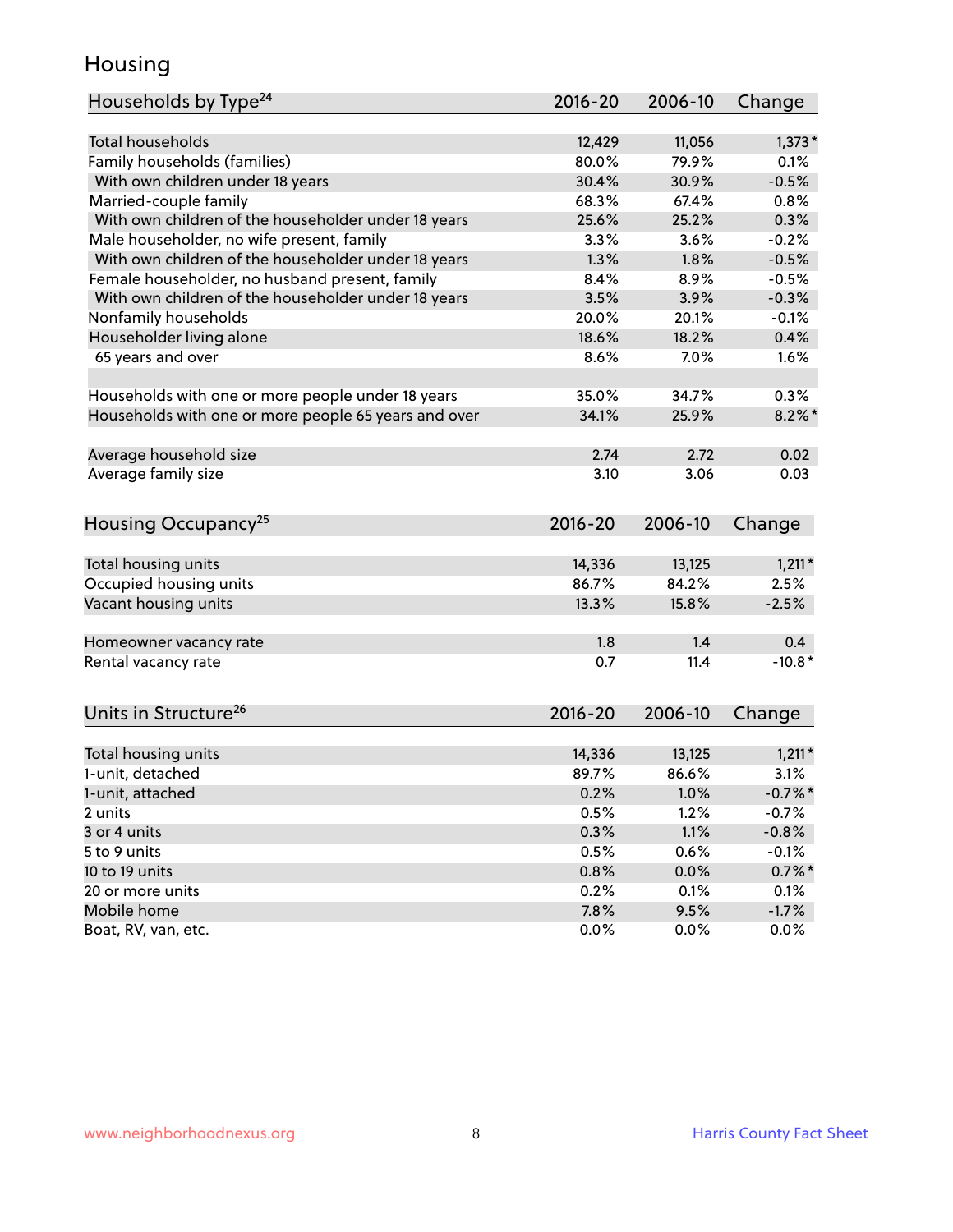## Housing, Continued...

| Year Structure Built <sup>27</sup>             | 2016-20      | 2006-10 | Change         |
|------------------------------------------------|--------------|---------|----------------|
| Total housing units                            | 14,336       | 13,125  | $1,211*$       |
| Built 2014 or later                            | 4.5%         | (X)     | (X)            |
| Built 2010 to 2013                             | 4.2%         | (X)     | (X)            |
| Built 2000 to 2009                             | 26.0%        | 23.9%   | 2.0%           |
|                                                | 26.0%        | 26.7%   |                |
| Built 1990 to 1999                             | 12.5%        |         | $-0.7%$        |
| Built 1980 to 1989                             |              | 18.5%   | $-6.0\%$ *     |
| Built 1970 to 1979                             | 9.7%         | 11.0%   | $-1.3%$        |
| Built 1960 to 1969                             | 5.1%         | 5.5%    | $-0.4%$        |
| Built 1950 to 1959                             | 5.0%         | 4.6%    | 0.4%           |
| Built 1940 to 1949                             | 1.0%         | 3.0%    | $-2.0\%$ *     |
| Built 1939 or earlier                          | 6.1%         | 6.8%    | $-0.7%$        |
| Housing Tenure <sup>28</sup>                   | $2016 - 20$  | 2006-10 | Change         |
| Occupied housing units                         | 12,429       | 11,056  | $1,373*$       |
| Owner-occupied                                 | 89.3%        | 88.5%   | 0.8%           |
| Renter-occupied                                | 10.7%        | 11.5%   | $-0.8%$        |
| Average household size of owner-occupied unit  | 2.72         | 2.65    | $0.07*$        |
| Average household size of renter-occupied unit | 2.94         | 3.25    | $-0.31$        |
| Residence 1 Year Ago <sup>29</sup>             | 2016-20      | 2006-10 | Change         |
|                                                | 34,340       | 30,552  |                |
| Population 1 year and over<br>Same house       | 90.1%        | 88.4%   | 3,788*<br>1.7% |
| Different house in the U.S.                    |              | 11.4%   | $-1.6%$        |
|                                                | 9.7%         | 2.4%    | 0.8%           |
| Same county                                    | 3.2%<br>6.6% |         |                |
| Different county<br>Same state                 | 4.8%         | 9.0%    | $-2.4%$        |
|                                                |              | 5.7%    | $-0.8%$        |
| Different state                                | 1.7%         | 3.3%    | $-1.6%$        |
| Abroad                                         | 0.2%         | 0.2%    | $-0.1%$        |
| Value of Housing Unit <sup>30</sup>            | 2016-20      | 2006-10 | Change         |
| Owner-occupied units                           | 11,093       | 9,784   | $1,309*$       |
| Less than \$50,000                             | 5.1%         | 5.8%    | $-0.7%$        |
| \$50,000 to \$99,999                           | 10.6%        | 12.9%   | $-2.3%$        |
| \$100,000 to \$149,999                         | 8.9%         | 15.1%   | $-6.3\%$ *     |
| \$150,000 to \$199,999                         | 15.4%        | 17.5%   | $-2.1%$        |
| \$200,000 to \$299,999                         | 29.5%        | 26.1%   | 3.4%           |
| \$300,000 to \$499,999                         | 24.3%        | 14.4%   | $9.9\% *$      |
| \$500,000 to \$999,999                         | 4.7%         | 6.5%    | $-1.8%$        |
| \$1,000,000 or more                            | 1.6%         | 1.6%    | 0.0%           |
| Median (dollars)                               | 230,400      | 196,000 | 34,400*        |
| Mortgage Status <sup>31</sup>                  | $2016 - 20$  | 2006-10 | Change         |
| Owner-occupied units                           | 11,093       | 9,784   | 1,309*         |
| Housing units with a mortgage                  | 66.5%        | 70.1%   | $-3.6%$        |
| Housing units without a mortgage               | 33.5%        | 29.9%   | $3.6\%$ *      |
|                                                |              |         |                |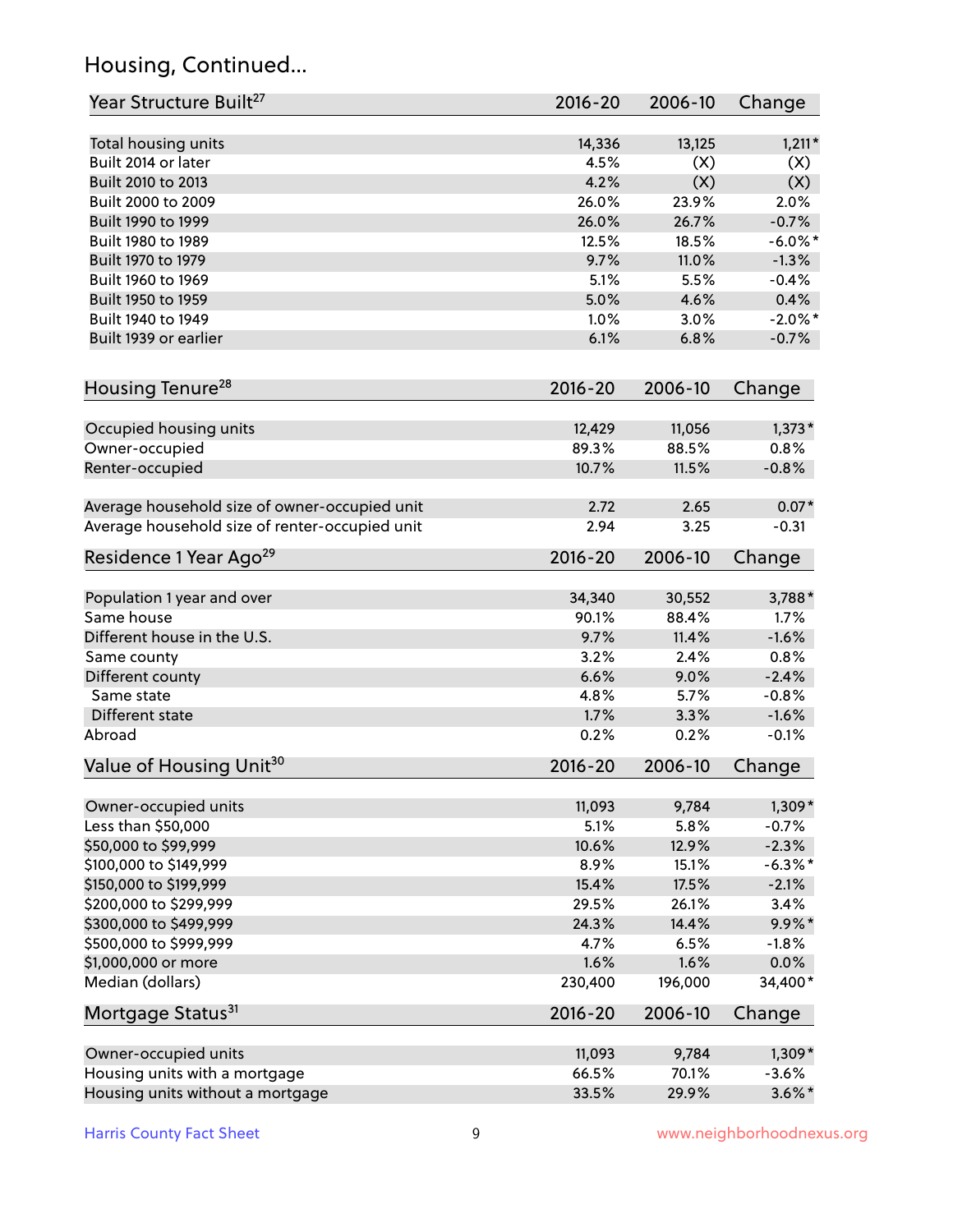## Housing, Continued...

| Selected Monthly Owner Costs <sup>32</sup>                                            | 2016-20     | 2006-10 | Change      |
|---------------------------------------------------------------------------------------|-------------|---------|-------------|
| Housing units with a mortgage                                                         | 7,379       | 6,862   | 517         |
| Less than \$300                                                                       | 0.1%        | 0.2%    | $-0.1%$     |
| \$300 to \$499                                                                        | 1.1%        | 1.2%    | $-0.2%$     |
| \$500 to \$999                                                                        | 13.3%       | 19.8%   | $-6.5%$ *   |
| \$1,000 to \$1,499                                                                    | 25.5%       | 32.6%   | $-7.1\%$ *  |
| \$1,500 to \$1,999                                                                    | 26.1%       | 23.2%   | 2.9%        |
| \$2,000 to \$2,999                                                                    | 26.8%       | 17.5%   | $9.2\%$ *   |
| \$3,000 or more                                                                       | 7.1%        | 5.4%    | 1.7%        |
| Median (dollars)                                                                      | 1,719       | 1,442   | $277*$      |
| Housing units without a mortgage                                                      | 3,714       | 2,922   | 792*        |
| Less than \$150                                                                       | 0.5%        | 3.3%    | $-2.8\%$ *  |
| \$150 to \$249                                                                        | 9.7%        | 11.4%   | $-1.7%$     |
| \$250 to \$349                                                                        | 12.2%       | 24.8%   | $-12.6%$ *  |
| \$350 to \$499                                                                        | 30.6%       | 28.6%   | 2.0%        |
| \$500 to \$699                                                                        | 27.6%       | 17.4%   | 10.2%*      |
| \$700 or more                                                                         | 19.4%       | 14.4%   | 5.0%        |
| Median (dollars)                                                                      | 485         | 401     | $84*$       |
| Selected Monthly Owner Costs as a Percentage of<br>Household Income <sup>33</sup>     | $2016 - 20$ | 2006-10 | Change      |
| Housing units with a mortgage (excluding units where<br>SMOCAPI cannot be computed)   | 7,296       | 6,840   | 456         |
| Less than 20.0 percent                                                                | 48.5%       | 38.5%   | 10.0%*      |
| 20.0 to 24.9 percent                                                                  | 15.6%       | 22.6%   | $-7.0\%$ *  |
| 25.0 to 29.9 percent                                                                  | 10.0%       | 10.1%   | $-0.1%$     |
| 30.0 to 34.9 percent                                                                  | 6.2%        | 4.7%    | 1.5%        |
| 35.0 percent or more                                                                  | 19.7%       | 24.1%   | $-4.4%$     |
| Not computed                                                                          | 83          | 22      | $61*$       |
| Housing unit without a mortgage (excluding units where<br>SMOCAPI cannot be computed) | 3,668       | 2,904   | 764*        |
| Less than 10.0 percent                                                                | 55.3%       | 45.4%   | $9.9\% *$   |
| 10.0 to 14.9 percent                                                                  | 18.1%       | 17.3%   | 0.8%        |
| 15.0 to 19.9 percent                                                                  | 11.3%       | 9.4%    | 1.9%        |
| 20.0 to 24.9 percent                                                                  | 4.0%        | 6.5%    | $-2.5%$     |
| 25.0 to 29.9 percent                                                                  | 0.6%        | 2.4%    | $-1.8%$     |
| 30.0 to 34.9 percent                                                                  | 3.2%        | 1.5%    | 1.8%        |
| 35.0 percent or more                                                                  | 7.5%        | 17.5%   | $-10.1\%$ * |
| Not computed                                                                          | 46          | 18      | 28          |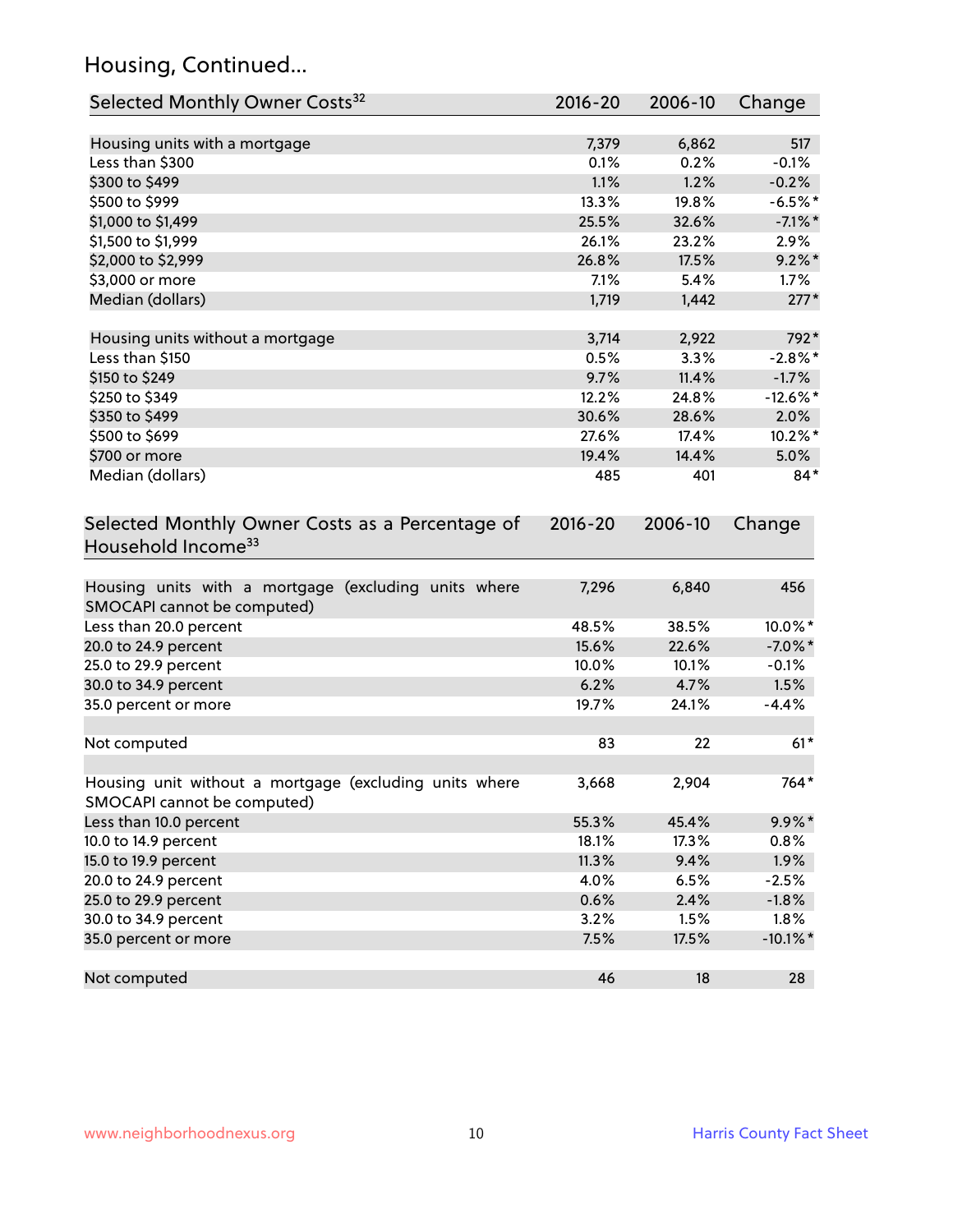## Housing, Continued...

| Gross Rent <sup>34</sup>                                                       | 2016-20     | 2006-10 | Change      |
|--------------------------------------------------------------------------------|-------------|---------|-------------|
|                                                                                |             |         |             |
| Occupied units paying rent                                                     | 1,027       | 1,055   | $-28$       |
| Less than \$200                                                                | 2.5%        | 1.2%    | 1.3%        |
| \$200 to \$499                                                                 | 9.5%        | 19.6%   | $-10.1\%$ * |
| \$500 to \$749                                                                 | 19.3%       | 21.5%   | $-2.2%$     |
| \$750 to \$999                                                                 | 28.7%       | 25.2%   | 3.5%        |
| \$1,000 to \$1,499                                                             | 27.1%       | 19.5%   | 7.5%        |
| \$1,500 to \$1,999                                                             | 11.6%       | 4.5%    | 7.0%        |
| \$2,000 or more                                                                | 1.3%        | 8.3%    | $-7.1%$     |
| Median (dollars)                                                               | 874         | 798     | 76          |
|                                                                                |             |         |             |
| No rent paid                                                                   | 309         | 217     | 92          |
|                                                                                |             |         |             |
| Gross Rent as a Percentage of Household Income <sup>35</sup>                   | $2016 - 20$ | 2006-10 | Change      |
|                                                                                |             |         |             |
| Occupied units paying rent (excluding units where GRAPI<br>cannot be computed) | 1,001       | 1,035   | $-34$       |
| Less than 15.0 percent                                                         | 18.6%       | 12.0%   | 6.6%        |
| 15.0 to 19.9 percent                                                           | 15.1%       | 16.4%   | $-1.3%$     |
| 20.0 to 24.9 percent                                                           | 15.0%       | 17.4%   | $-2.4%$     |
| 25.0 to 29.9 percent                                                           | 17.8%       | 14.9%   | $2.9\%$     |
| 30.0 to 34.9 percent                                                           | 5.4%        | 11.4%   | -6.0%       |
| 35.0 percent or more                                                           | 28.2%       | 27.9%   | 0.2%        |

| Not computed | $\sim$ $\sim$ $\sim$ | 22<br>20 | 98 |
|--------------|----------------------|----------|----|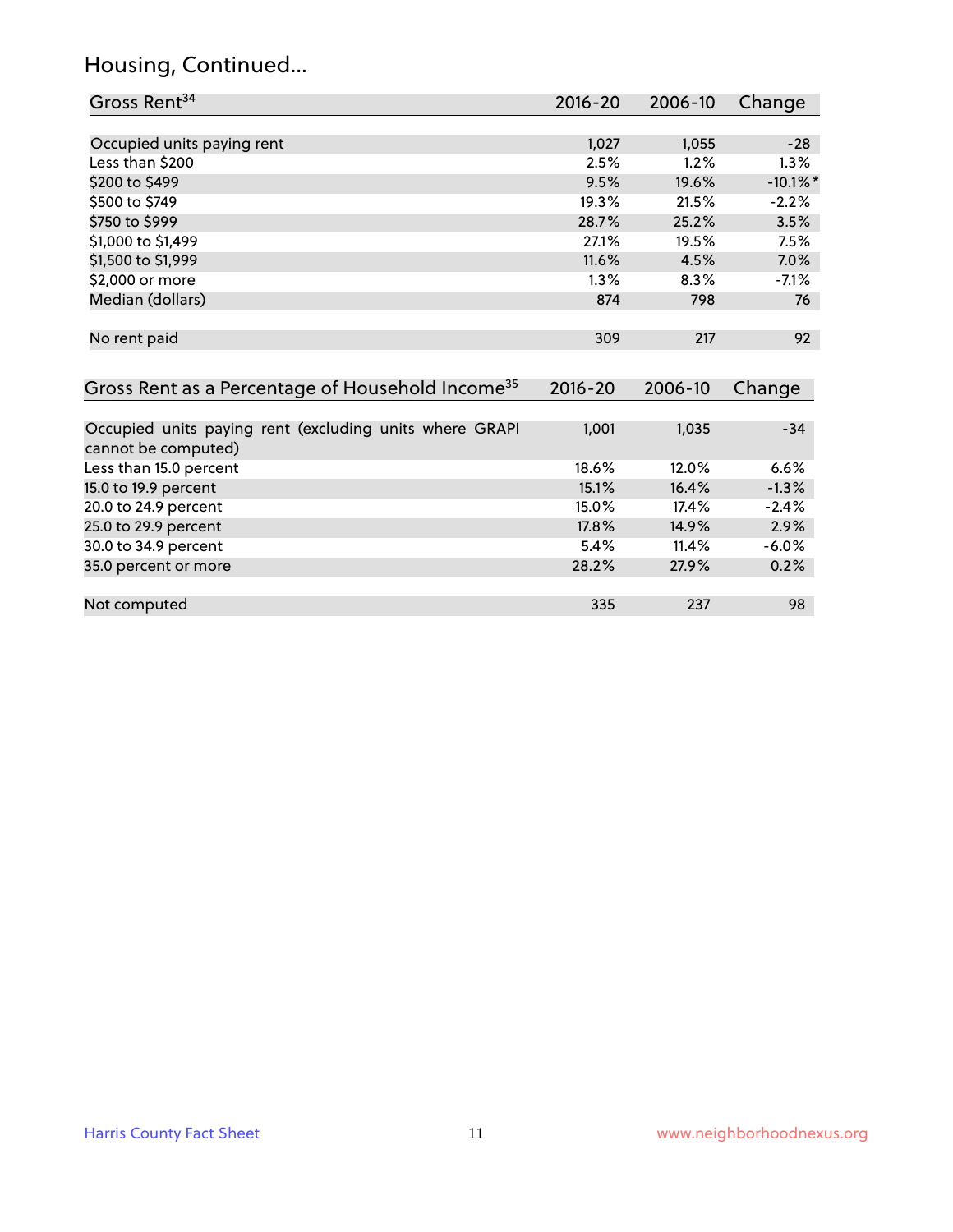## Community Involvement

| Voter Registration and Turnout <sup>36</sup> | 2020   |
|----------------------------------------------|--------|
|                                              |        |
| Active registered voters                     | 25,571 |
| Number voted in Presidential election        | 19.964 |
| Percent voted in Presidential election       | 78.1%  |

#### Transportation

| Commuting to Work <sup>37</sup>           | 2016-20     | 2006-10 | Change    |
|-------------------------------------------|-------------|---------|-----------|
|                                           |             |         |           |
| Workers 16 years and over                 | 15,860      | 13,998  | $1,862*$  |
| Car, truck, or van - drove alone          | 85.1%       | 86.4%   | $-1.4%$   |
| Car, truck, or van - carpooled            | 8.2%        | 10.2%   | $-2.0%$   |
| Public transportation (excluding taxicab) | 0.3%        | 0.2%    | 0.0%      |
| Walked                                    | 0.3%        | 0.1%    | 0.1%      |
| Other means                               | 1.1%        | $1.9\%$ | $-0.7%$   |
| Worked at home                            | 5.1%        | 1.1%    | $3.9\%$ * |
|                                           |             |         |           |
| Mean travel time to work (minutes)        | 27.2        | 26.7    | 0.5       |
|                                           |             |         |           |
| Vehicles Available <sup>38</sup>          | $2016 - 20$ | 2006-10 | Change    |
|                                           |             |         |           |
| Occupied housing units                    | 12,429      | 11,056  | $1,373*$  |
| No vehicles available                     | 2.0%        | 3.4%    | $-1.4%$   |
| 1 vehicle available                       | 16.6%       | 19.5%   | $-2.9%$   |
| 2 vehicles available                      | 45.3%       | 43.3%   | $2.0\%$   |
| 3 or more vehicles available              | 36.0%       | 33.8%   | 2.2%      |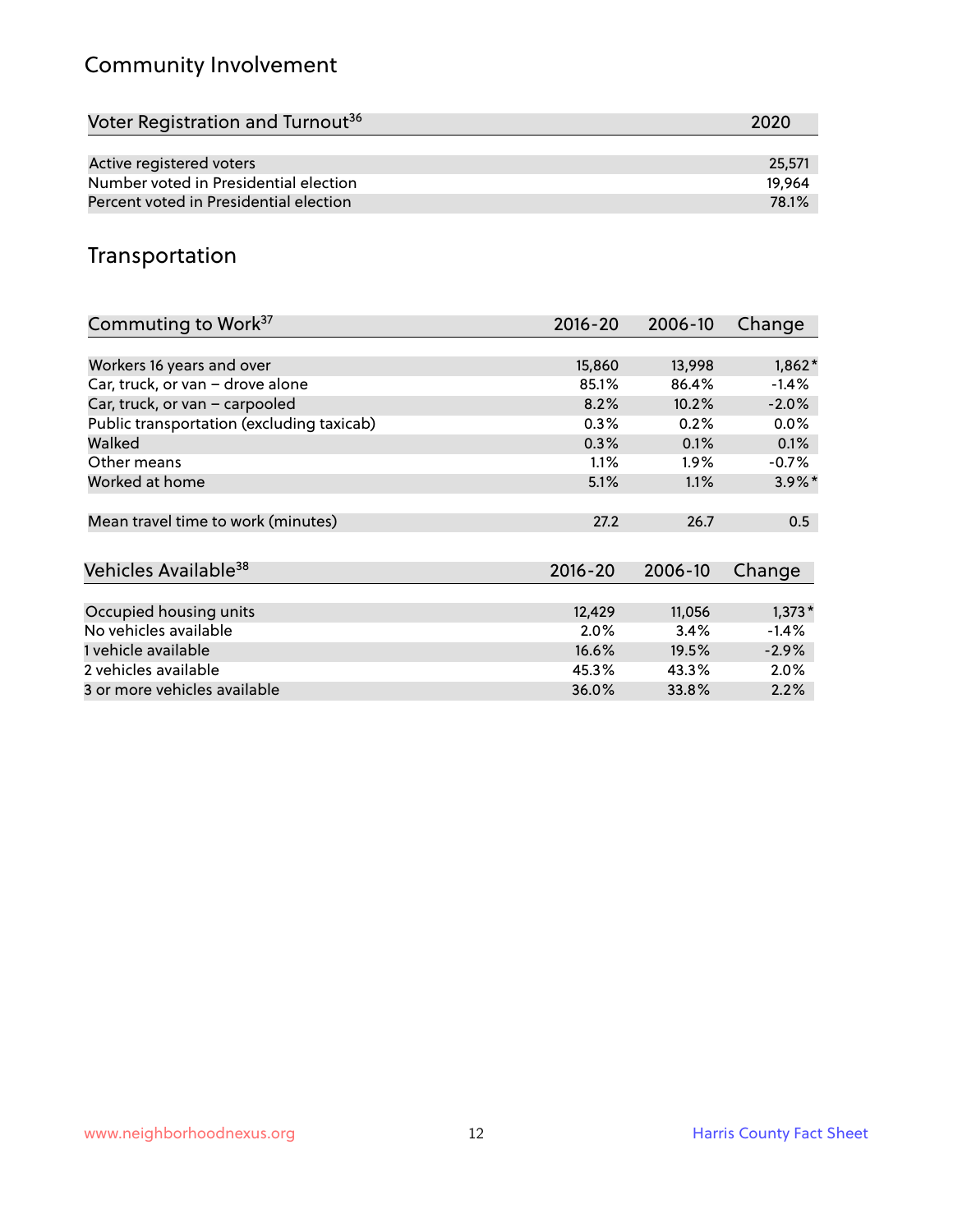#### Health

| Health Insurance coverage <sup>39</sup> | 2016-20 |
|-----------------------------------------|---------|
|-----------------------------------------|---------|

| Civilian Noninstitutionalized Population                | 33,952 |
|---------------------------------------------------------|--------|
| With health insurance coverage                          | 92.9%  |
| With private health insurance coverage                  | 78.5%  |
| With public health coverage                             | 30.8%  |
| No health insurance coverage                            | 7.1%   |
| Civilian Noninstitutionalized Population Under 19 years | 8,029  |
| No health insurance coverage                            | 3.0%   |
| Civilian Noninstitutionalized Population 19 to 64 years | 19,595 |
| In labor force:                                         | 15,359 |
| Employed:                                               | 14,511 |
| With health insurance coverage                          | 92.6%  |
| With private health insurance coverage                  | 30.4%  |
| With public coverage                                    | 5.4%   |
| No health insurance coverage                            | 7.4%   |
| Unemployed:                                             | 848    |
| With health insurance coverage                          | 35.7%  |
| With private health insurance coverage                  | 30.4%  |
| With public coverage                                    | 5.7%   |
| No health insurance coverage                            | 64.3%  |
| Not in labor force:                                     | 4,236  |
| With health insurance coverage                          | 87.6%  |
| With private health insurance coverage                  | 65.7%  |
| With public coverage                                    | 34.8%  |
| No health insurance coverage                            | 12.4%  |

# **Health Factors Most Recent** And The Control of the Control of The Control of The Control of The Control of The Control of The Control of The Control of The Control of The Control of The Control of The Control of The Contr

| Premature Death (YPLL before age 75 per 100,000 population, age-adjusted) <sup>40</sup> | 7,434.0 |
|-----------------------------------------------------------------------------------------|---------|
| Average number of Physically Unhealthy Days <sup>41</sup>                               | 3.8     |
| Average number of Mentally Unhealthy Days <sup>42</sup>                                 | 4.8     |
| Low Birthweight Births <sup>43</sup>                                                    | 7.8%    |
| Diabetes Prevalence <sup>44</sup>                                                       | 9.7%    |
| HIV Prevalence (per 100,000 population) <sup>45</sup>                                   | 149.5   |
| Rate, Deduplicated ER Visits for Asthma, Ages 0-17 <sup>46</sup>                        | 292.0   |